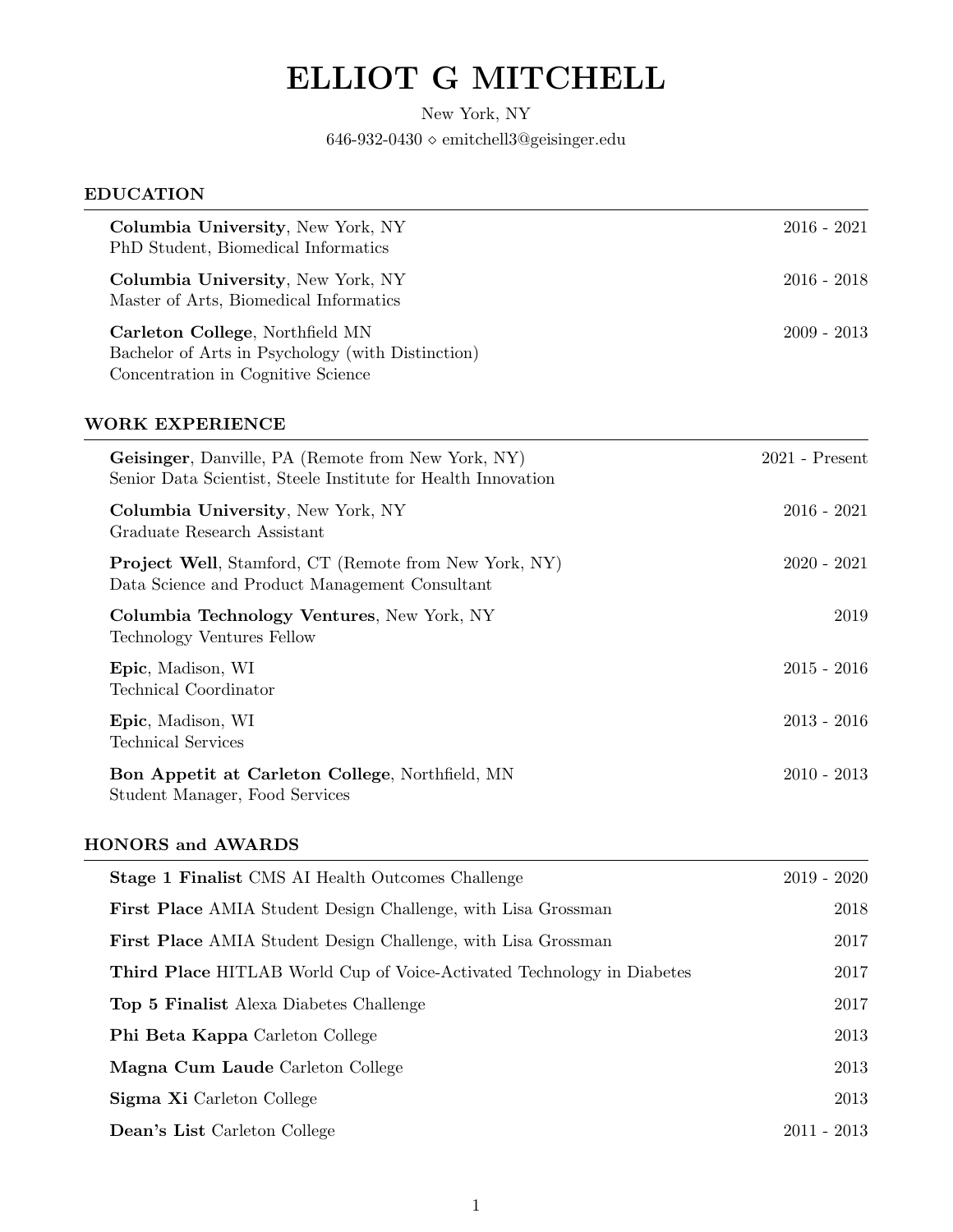- Mitchell EG, Elhadad N, Mamykina L. Examining AI Methods for Micro-Coaching Dialogs. CHI 2022: Proceedings of the 2022 CHI Conference on Human Factors in Computing Systems. April 2022. doi[:10.1145/3491102.3501886](http://dx.doi.org/10.1145/3491102.3501886)
- Liu LG, Grossman RH, Mitchell EG, Weng C, Natarajan K, Hripcsak G, Vawdrey DK. A deep database of medical abbreviations and acronyms for natural language processing. Scientific Data. 2021 Jun 2;8(1):1-9. doi[:10.1038/s41597-021-00929-4](http://dx.doi.org/10.1038/s41597-021-00929-4)
- Mitchell EG, Maimone R, Tobin, JN, Cassells A, Davidson P, Smaldone AM, Mamykina L. Automated vs. Human Health Coaching: Exploring participant and practitioner experiences. Proceedings of the ACM on Human-Computer Interaction. CSCW 2021 doi[:10.1145/3449173](http://dx.doi.org/10.1145/3449173)
- Mitchell EG, Heitkemper E, Burgermaster M, Levine M, Miao Y, Hwang M, Desai P, Cassells A, Tobin J, Tabak EG, Smaldone AM, Albers DJ, and Mamykina L. From Reflection to Action: Combining Machine Learning with Expert Knowledge for Nutrition Goal Recommendations. CHI 2021: Proceedings of the 2021 CHI Conference on Human Factors in Computing Systems doi[:10.1145/3411764.3445555](http://dx.doi.org/10.1145/3411764.3445555)
- Mitchell EG, Tabak E, Levine M, Mamykina L, Albers D. Enabling Personalized Decision Support with Patient-Generated Data and Attributable Components. *Journal of biomedical informatics.* (2021) 103639. doi[:10.1016/j.jbi.2020.103639](http://dx.doi.org/10.1016/j.jbi.2020.103639)
- Turchioe MR, Burgermaster M, Mitchell EG, Desai PM, Mamykina L. Adapting the stage-based model of personal informatics for low-resource communities in the context of type 2 diabetes. Journal of biomedical informatics. 2020 Sep 20:103572. doi[:10.1016/j.jbi.2020.103572](http://dx.doi.org/10.1016/j.jbi.2020.103572)
- Desai PM, Mitchell EG, Hwang ML, Levine ME, Albers DJ, Mamykina L. Personal Health Oracle: Explorations of Personalized Predictions in Diabetes Self-Management. Proceedings of the 2019 CHI Conference on Human Factors in Computing Systems. doi[:10.1145/3290605.3300600](http://dx.doi.org/10.1145/3290605.3300600)
- Mitchell EG<sup>\*</sup>, Grossman LV<sup>\*</sup>, Hripcsak G, Weng C, Vawdrey DK. A method for harmonization of clinical abbreviation and acronym sense inventories. Journal of biomedical informatics. 2018 Dec 1;88:62-9. doi[:10.1016/j.jbi.2018.11.004](http://dx.doi.org/10.1016/j.jbi.2018.11.004)
- Grossman LV, Feiner SK, Mitchell EG, Creber RM. Leveraging Patient-Reported Outcomes Using Data Visualization. Applied clinical informatics. 2018 Jul;9(03):565-75. doi[:10.1055/s-0038-1667041](http://dx.doi.org/10.1055/s-0038-1667041)

#### PRESENTATIONS

#### CONFERENCE and WORKSHOP PRESENTATIONS

- Mitchell EG, Mamykina L. "There For You Every Day": Pilot Study of an Automated Conversational Health Coach American Medical Informatics Association (AMIA) Annual Symposium. November 2021. San Diego, CA.
- Chen R, Averitt A, Bear Don't Walk O, Bhave S, Grossman Liu L, Mitchell EG, Rodriguez V, Thangaraj P, Sun T. The CLinically Explainable Actionable Risk (CLEAR) Model. American Medical Informatics Association (AMIA) Annual Symposium. November 2020. (Virtual)
- Mitchell EG, Mamykina L. Computational Approaches to Support Automated Conversational Health Coaching. International Conference on AI in Medicine Doctoral Consortium, August, 2020. Minneapolis, MN (Virtual)
- Mitchell EG, Mamykina L. Automated Conversational Health Coaching. Plenary Presentation National Library of Medicine Informatics Training Conference, June, 2020. Virtual.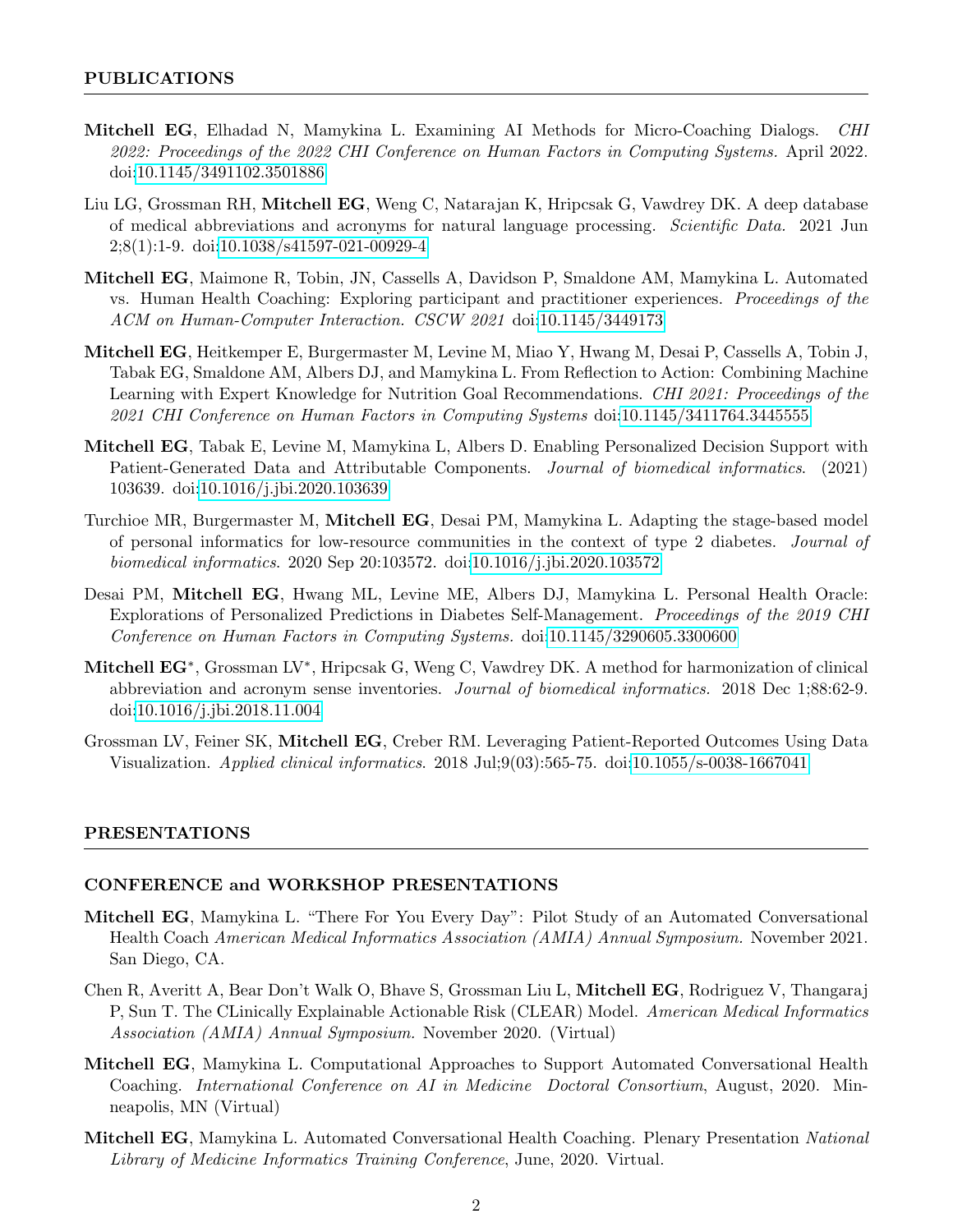- Mitchell EG, Mamykina L. The Coach with the Most: Towards Conversational Health Coaching. [Con](http://casforhealth.org/position-papers/)[versational Agents for Health Workshop \(CHI 2020\)](http://casforhealth.org/position-papers/), April, 2020. Virtual.
- Mitchell EG, Burgermaster M, Heitkemper E, Levine M, Miao Y, Tabak E, Albers D, Smaldone A, and Mamykina L. Feasibility of a machine learning based method to generate personalized nutrition goals for diabetes self-management. AMIA Annual Symposium, November, 2019. Washington, DC.
- Grossman LV, Mitchell EG, Hripcsak G, Weng C, Vawdrey DK. A method for harmonization of clinical abbreviation and acronym sense inventories. National Library of Medicine Informatics Training Conference, June, 2019. Indianapolis, IN. Best Presentation Award
- Mitchell EG, Burgermaster M, Heitkemper E, Levine M, Miao Y, Desai P, Hwang M, Tabak E, Albers D, Smaldone A, and Mamykina L. 2019. Personalized, data-driven recommendations for diabetes selfmanagement with GlucoGoalie. Workshop on Interactive Systems in Healthcare (WISH) May, 2019. Glasgow, UK.
- Mitchell EG, Burgermaster M, Heitkemper E, Reading M, Levine ME, Miao Y, Desai P, Mamykina L. An Intelligent Voice Assistant for Diabetes Self-Management: T2D2 Taming Type 2 Diabetes, Together. AMIA Annual Symposium, November, 2018. San Francisco, CA.
- Mitchell EG, Burgermaster M, Heitkemper E, Mamykina L. Designing Conversational Interfaces for Diabetes Self-Management. American Association of Diabetes Educators, August, 2018. Baltimore, MD.
- Mitchell EG, Opportunities for Conversational Voice Assistants in Chronic Disease Self-Management. National Library of Medicine Informatics Training Conference, June, 2018. Nashville, TN.

#### CONFERENCE ABSTRACTS

- Mitchell EG, Mamykina L. From the Curtain to Kansas: Conducting Wizard-of-Oz Studies in the Wild. CHI Conference on Human Factors in Computing Systems Extended Abstracts (CHI '21 Extended Abstracts) May 08-13, 2021, Yokohama, Japan. Case Study. doi[:10.1145/3411763.3443446](http://dx.doi.org/10.1145/3411763.3443446)
- Lena Mamykina, Arlene M. Smaldone, Suzanne Bakken, Noemie Elhadad, Elliot G. Mitchell, Pooja M. Desai, Matthew E. Levine, Jonathan N. Tobin, Andrea Cassells, Patricia G. Davidson, David J. Albers and George Hripcsak. 2021. Scaling Up HCI Research: from Clinical Trials to Deployment in the Wild. CHI Conference on Human Factors in Computing Systems Extended Abstracts (CHI '21 Extended Abstracts). May 08-13, 2021, Yokohama, Japan. Case Study. doi[:10.1145/3411763.3443437](http://dx.doi.org/10.1145/3411763.3443437)
- Samantha Olinsky, Pooja M. Desai, Selen Turkay, Elizabeth M Heitkemper, Elliot G Mitchell, Lena Mamykina, and Maria L. Hwang. 2021. Meals for Monsters: a Mobile Application for the Feasibility of Gaming and Social Mechanisms. Extended Abstracts of the 2021 CHI Conference on Human Factors in Computing Systems. May 08-13, 2021, Yokohama, Japan. doi[:10.1145/3411763.3451789](http://dx.doi.org/10.1145/3411763.3451789)
- Mitchell EG, Maimone R, Mamykina L. Characterizing Human vs. Automated Coaching: Preliminary Results. CHI EA 20: Extended Abstracts of the 2020 CHI Conference on Human Factors in Computing Systems. May 2020. doi[:10.1145/3334480.3383081](http://dx.doi.org/10.1145/3334480.3383081)
- Juul F, Mamykina L, Almonte A, Sepulveda J, Heitkemper E, Mitchell EG, Burgermaster M. User Experiences with Platano, a Dietary Self-Monitoring App for Underserved Patients with Type 2 Diabetes. Journal of Nutrition Education and Behavior. 2019 Jul 1;51(7):S44-5. doi[:10.1016/j.jneb.2019.05.404](http://dx.doi.org/10.1016/j.jneb.2019.05.404)
- Burgermaster M, Juul F, Mitchell E, Heitkemper E, Sepulveda J, Almonte A, Mamykina L. Personal Informatics Technology for Engagement in Community Health (PI-TECH): Mixed Methods Study of Platano, a Motivationally Tailored App for Dietary Diabetes Management. Current Developments in Nutrition, Vol. 3, Issue Supplement 1, June 2019, nzz050. P1605119, doi[:10.1093/cdn/nzz050.P16-051-](http://dx.doi.org/10.1093/cdn/nzz050.P16-051-19) [19](http://dx.doi.org/10.1093/cdn/nzz050.P16-051-19)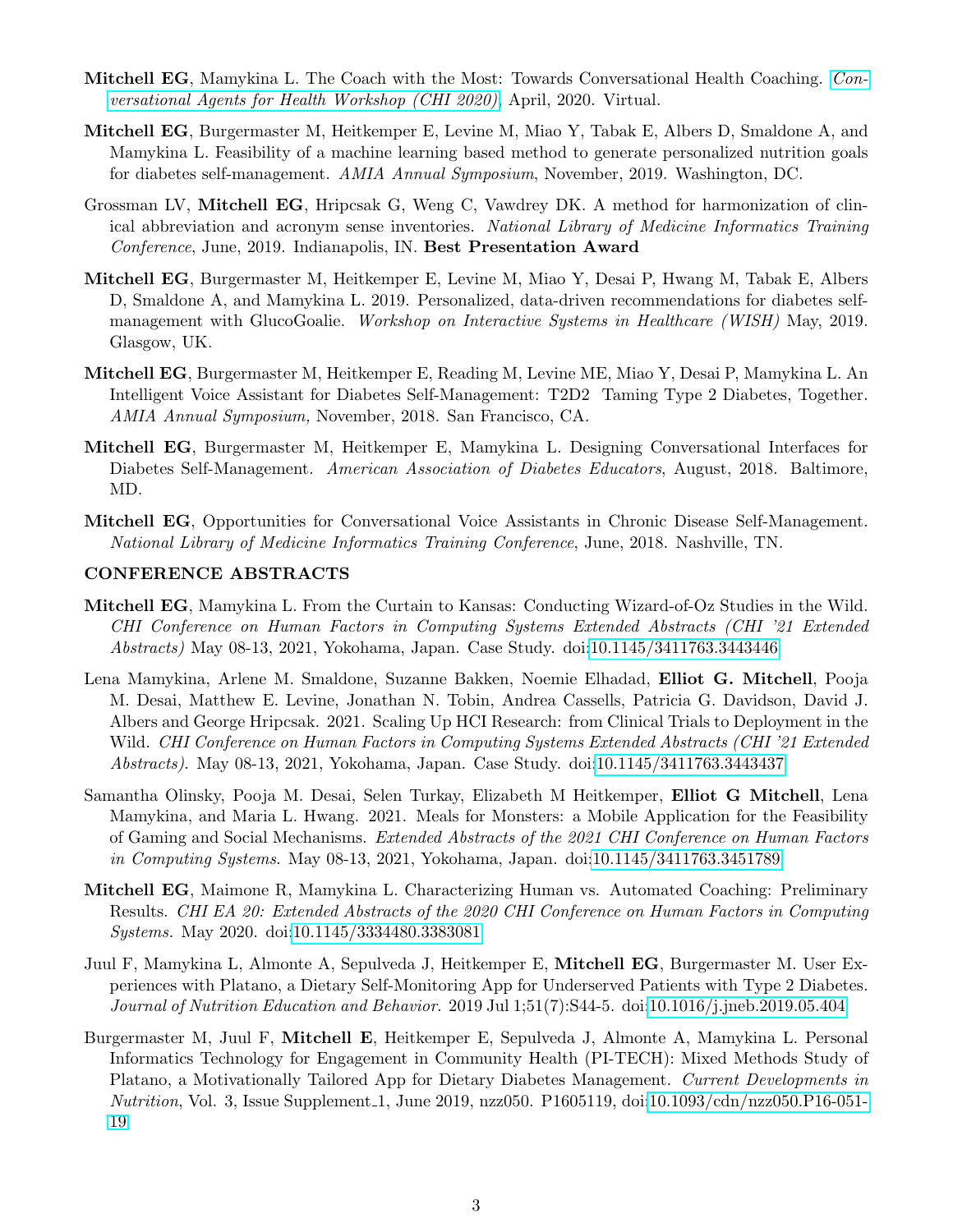#### POSTERS

- Chen R, Rodriguez V, Grossman Liu LV, Mitchell EG, Averitt A, Bear Don't Walk O, Bhave S, Sun T, Thangaraj P, and the Columbia DBMI CMS AI Challenge Team. Engendering Trust and Usability in Clinical Prediction of Unplanned Admissions: The CLinically Explainable Actionable Risk (CLEAR) Model. Machine Learning for Health (MLHC). August 2020.
- Mitchell EG, Burgermaster M, Heitkemper E, Mamykina L. Perceptions of Conversational Voice Assistants Among Diabetes Care and Education Specialists. Association of Diabetes Care and Education Specialists. August 2020.
- Mitchell EG, Mamykina L. [T2Coach: A conversational agent health coach for diabetes self-management.](https://www.datascienceday.net/poster-session/team-12) Data Science Day 2020: Virtual Preview. March 2020.
- Mitchell EG, Mamykina L. Towards automated conversational health coaching. New York Academy of Sciences (NYAS) Natural Language, Dialog, and Speech (NDS) Symposium, November 2019, New York, NY.
- Mitchell EG, Levine M, Mamykina L, Tabak E, Albers D. Machine learning for personalized decision support with patient-generated health data. AMIA Annual Symposium, November 2019. Washington, DC.
- Mitchell EG, Heitkemper E, Ensari I, Albers D, Smaldone A, Mamykina L. Data-Driven Personalization of Nutrition and Physical Activity Goals for Diabetes Self-Management. Columbia Data Science Institute (DSI) Data Science Day, 2019. New York, NY.
- Mitchell EG, Levine ME, Miao Y, Burgermaster M, Hwang M, Heitkemper E, Smaldone A, Albers DJ, Mamykina L. Automated Generation of Personalized Nutrition Goals for Diabetes Self-Management with Platano. *Columbia Data Science Institute (DSI) Data Science Day*, 2018. New York, NY.
- Mitchell EG, Levine ME, Albers DJ, Mamykina L. Reflecting on Diabetes Self-Management Logs with Simulated, Continuous Blood Glucose Curves: A Pilot Study. AMIA Annual Symposium, November 2017. Chicago, IL.

#### CHALLENGES and COMPETITIONS

- Mitchell EG, Grossman LV. A Multimodal Conversational Agent to Support Diabetes Self-Management. AMIA Annual Symposium Student Design Challenge, 2018 (First place)
- Grossman LV, Mitchell EG. Visualizing the Patient-Reported Outcomes Measurement Information System (PROMIS) Measures for Clinicians and Patients. AMIA Annual Symposium Student Design Challenge, 2017 (First place)
- Mitchell EG, Burgermaster M, Heitkemper E, Reading M, Levine ME, Miao Y, Desai P, Mamykina L. Presenting T2D2: Taming Type 2 Diabetes, Together. Alexa Diabetes Challenge Demo Day, 2017 (Top 5 finalist)
- Mitchell EG, Burgermaster M, Heitkemper E, Reading M, Levine ME, Miao Y, Desai P, Mamykina L. Presenting T2D2: Taming Type 2 Diabetes, Together. HITLAB World Cup Demo Day, 2017 (Third place)

#### INVITED TALKS

- Personalizing Health Goals with Data Science. Columbia Data Science Institute Health Analytics Center Workshop, February 2020.
- Voice Technology. Society for Nutrition Education and Behavior (SNEB) Digital Tech for Nutrition Education Roundup, April 2019.